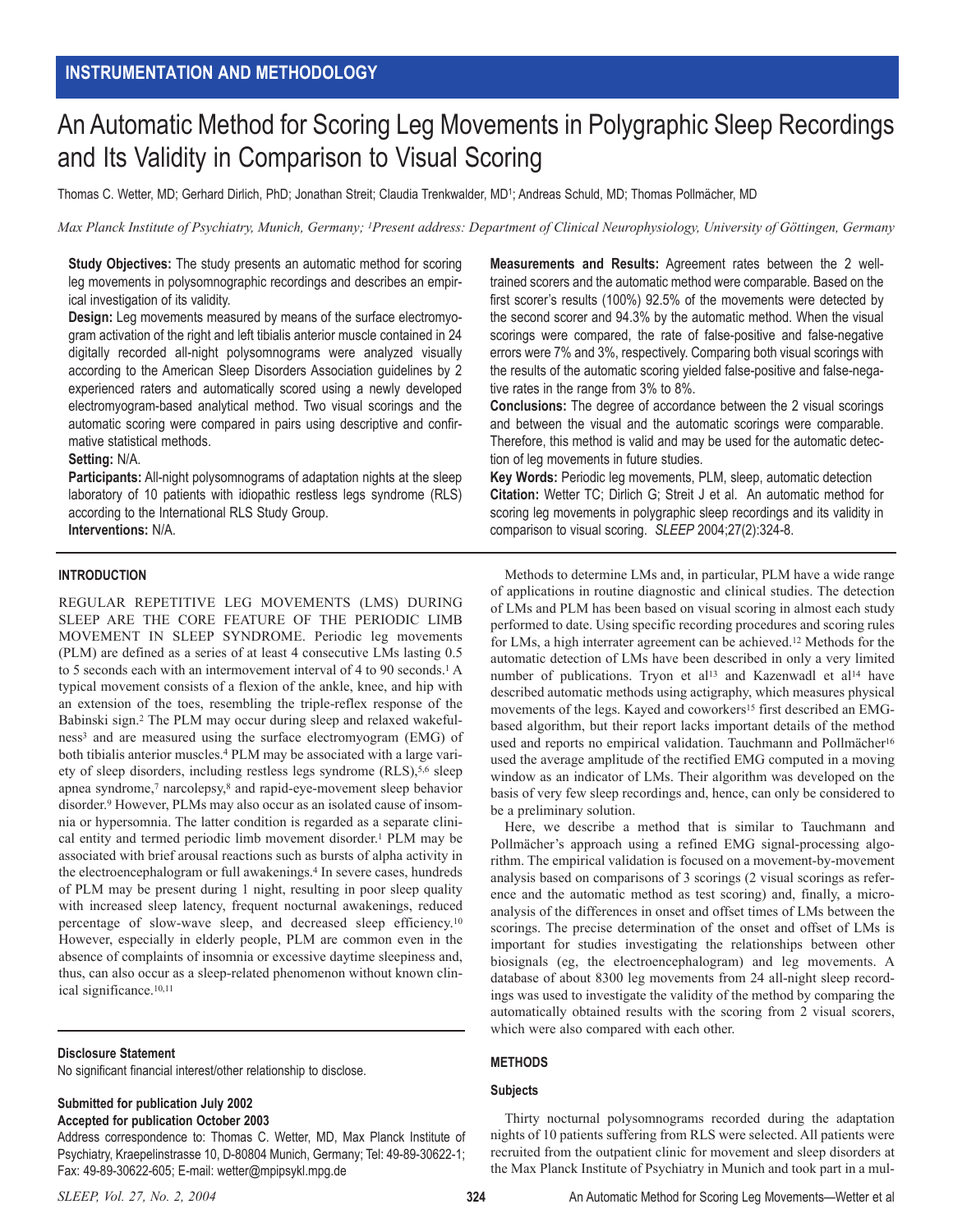ticenter trial of the long-term effects of pergolide in the treatment of RLS.17,18 The protocol was approved by an independent ethics committee, and written informed consent was obtained from all participants. The subjects had a mean  $\pm$  SD age of 58  $\pm$  12 years and a mean duration of disease of  $8 \pm 5$  years. All patients fulfilled the minimum diagnostic criteria of the International RLS Study Group.19 Five of the 30 nocturnal recordings were used for the tuning of the automatic method. One recording was excluded from the analysis because of artifacts occurring during the calibration of the LMs. Finally, 24 all-night sleep recordings were included in the test sample.

## **Recording Technique**

The polygraphic recordings included right and left electrooculograms, 2 electroencephalography channels (C3-A2, C4-A1), and 3 EMG channels (chin muscle region and tibialis anterior muscle of the right and left leg, respectively). Two electrodes were used to measure the EMG of the legs: 1 electrode (Ag/AgCl, diameter 10 mm) was placed 8 cm below and 2 cm laterally to the tuberositas tibiae; the second electrode was placed at a distance of 5 cm along a line parallel to the tibia according to standard guidelines.4 Data were recorded using a digital sleep-recording system (Schwarzer Brainlab 3.30, Munich, Germany) at a sampling frequency of 250 Hz and a sensitivity of 50 µV. The EMG amplitude resolution exceeded 0.01 µV. High-pass and low-pass filters were set at 16 and 300 Hz, respectively.

## **Scoring Methods**

The visual and automatic LM scoring methods described here are in accordance with international scoring rules4; the analysis of empirical data is restricted to the data of the 2 EMG channels located at both legs.

#### **Visual Scoring**

The EMG data were visually scored independently by 2 trained and experienced scorers blind to each others' results and to that of the automatic scoring. At the beginning of each recording, 5 voluntary calibration movements were recorded for each leg while the patients were lying awake in bed. The patients were instructed to slowly dorsiflex and plantarflex the great toe of each foot to approximately 30º without resistance.4 Prior to the visual analysis of LMs, 1 of the calibration movements was selected, the beginning and end were marked, and the average amplitude was determined. These amplitude values were used by both visual scorers as amplitude reference criteria. At an amplitude corresponding to 25% of the reference criteria,<sup>4</sup> a horizontal line was displayed together with the 2 EMG channels during the entire scoring procedure. The scorers were advised to use these lines as a reference for evaluating the amplitude of the EMG bursts. Onset and offset of each LM between 0.5 and 5 seconds were marked separately for each leg. Bursts of EMG activity separated by less than 0.5 seconds were joined ('bridged').

#### **Automatic Scoring Method**

The automatic method for the detection of LMs described here is a heuristic pattern-recognition algorithm imitating the visual-scoring procedure. It aims to detect EMG bursts consisting of high-amplitude spikes recurring at a high rate of repetition during a time interval between 0.5 and 5 seconds. The algorithm is based on 3 features of EMG activity bursts: (a) the rate of repetition of the spikes (labeled 'burst density' in the following), (b) their average amplitude, and (c) the duration of the burst. The algorithm performs the following 3 subtasks: (1) EMG amplitudes exceeding  $30 \mu V$  are truncated. (2) Large and rapid changes of the EMG amplitude are detected and marked as indicators of EMG bursts in the following way: in a moving window of 16 milliseconds' duration (containing 4 sampling points), the SD of the amplitude values is computed. If the SD is greater than  $0.6 \mu V$ , a large and rapid amplitude change is recorded. (3) Burst density is defined using a moving window

of 0.5 seconds' duration (containing 125 sampling points). If the number of large and rapid amplitude changes contained in the moving window continuously exceeds 100 (ie, 80% of the sampling points) during a time interval between 0.5 and 5 seconds, an LM is indicated. Interruptions between LMs of less than 0.5 seconds' duration are bridged.

## **Data Analysis**

The LMs scored by the 2 visual scorers (labeled *V1* and *V2*, respectively) and the automatic method (labeled *A*) in both legs of the 24 sleep recordings formed the database of the validation study. The LMs of the right and left leg were scored separately.

First, an analysis of the number and the mean duration of the LM in each scoring of the 24 recordings is reported. Pearson correlation coefficients and linear regression coefficients were computed in order to describe the relationships between pairs of scorings, ie, between V1 and V2, V1 and A, and V2 and A. Group mean differences between the scorings in the numbers and mean durations of LMs were studied by analysis of variance (ANOVA) using a general linear model for repeated measurements with the intraindividual factors 'leg' (left, right) and 'scoring' (V1, V2, A) and simple contrasts.

Second, a movement-by-movement analysis of the validity of the automatic method is presented. It is based on the different types of possible LM patterns encountered when 2 different scorings of a recording are compared movement by movement. Pattern type '1-to-1' was assigned when an LM in the test scoring co-occurred with an LM in the reference scoring (Figure 1). An LM in the test scoring co-occurring with 2 or more LMs in the reference scoring formed a '1-to-x' pattern. Similarly, 'x-to-1' and 'x-to-x' patterns were formed. The last 3 patterns are referred to as 'multiple' in the following. The 'false-positive' pattern type was assigned to LMs in the test scoring when a corresponding event was missing in the reference scoring. The 'false-negative' pattern type was assigned to LMs in the reference scoring without a corresponding event present in the test scoring. The LMs contained in 'multiple' pat-



**Figure 1—**Patterns of corresponding events. The horizontal axes represent time. The events marked by the first scorer (test scorer) are represented as rectangles above the time axes. The events marked by the second scorer (reference scorer) are below the axes. From top to bottom: the first 3 patterns consist of 2 corresponding events. Each scorer marked 1 event. The events are partially overlapping (type '1-to-1'). The next 3 patterns contain more than 1 event at least for 1 scorer (type 'multiple'). The last 2 patterns show 1 event marked by either the first (test) scorer or the second (reference) scorer while no corresponding event was marked by the other scorer (types 'false-positive' and 'false-negative', respectively).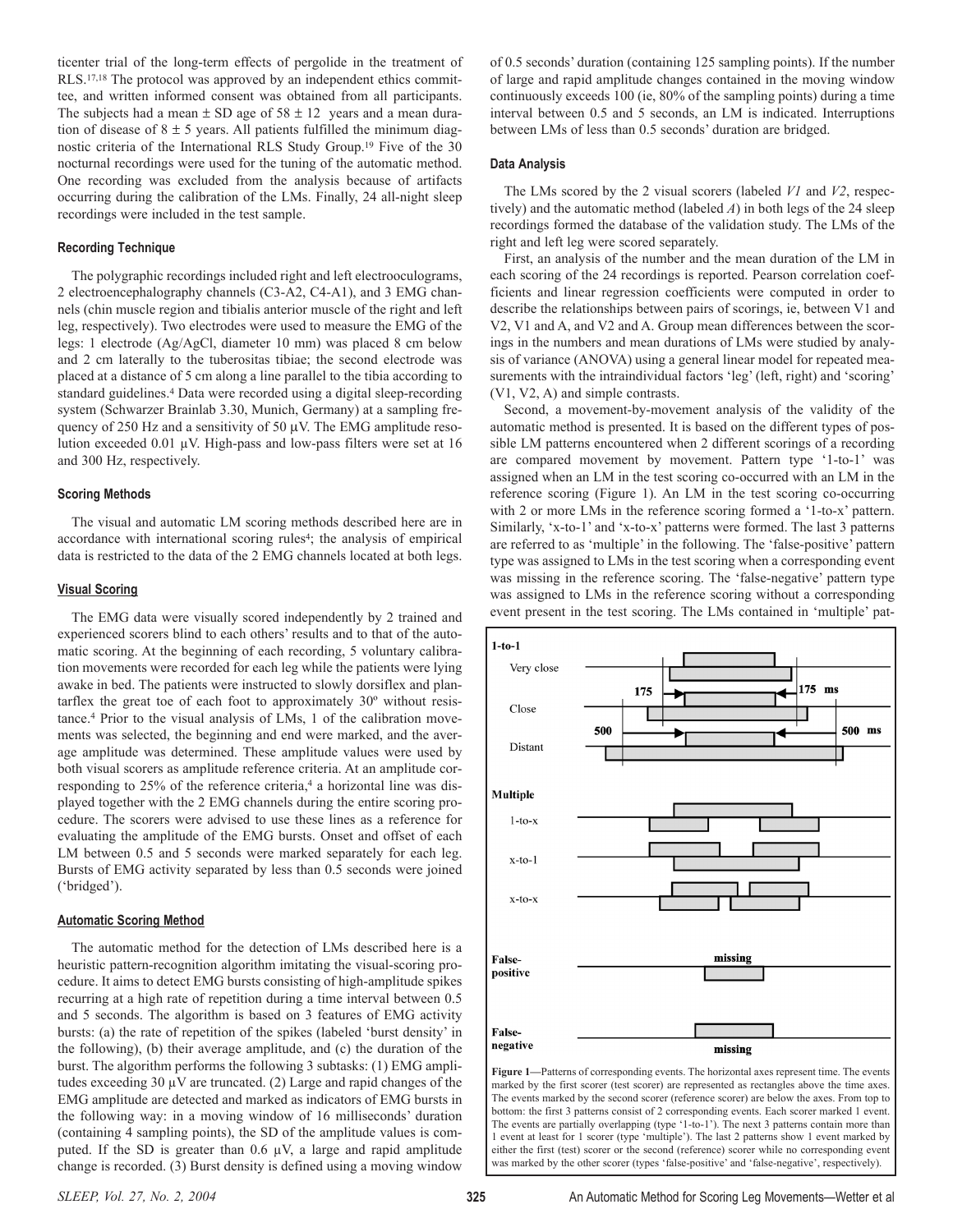terns are interpreted as an accordance of test and reference scorings. The frequencies of these types of LM patterns were determined for the 3 pair of scorings (test references: V2-V1, A-V1, A-V2). Then, the rates of correct detections and false-positive and false-negative errors were computed to obtain information on the interrater reliability and the validity of the automatic method on a movement-by-movement description level.

In addition, a semiquantitative analysis was performed using the onset and offset times of 1-to-1 LM patterns (Figure 1): if onset and offset times of corresponding LMs in the 2 scorings differed by not more than 175 milliseconds, the 1-to-1 pattern was classified as 'very close' (this time interval corresponds to 5 pixels on the computer screen used for the visual scoring and is near the limit of precision when measuring onset and offset of an LM by cursor markings) (Figure 1). If onset and offset times of the corresponding LM differed by 175 milliseconds to 500 milliseconds, the pattern was classified as 'close.' If onset and offset differences exceeded 500 milliseconds, the pattern was classified as 'distant.'

# **RESULTS**

# **Number and Duration of LMs**

Large interindividual variability of the number of LMs in the sample of 24 recordings was seen in both the 2 visual scorings and the automatic scoring (range: 41 to 849 LMs per recording, Table 1).

All correlation coefficients between the numbers of LMs in 2 scorings, ie, V1-V2, V1-A, V2-A, were very high (exceeding 0.99) and significant at the 1% level (Table 2). Pronounced linear relationships between the numbers of LMs in different scorings exist (Figure 2). Group means of the number of LMs in the 3 scorings varied between 152.1 and 181.5 (Table 1). With the number of LMs (average of the left and right legs) detected by the first visual scorer (V1) as reference (100%), the number of LMs detected by the second visual scorer (V2) was 92.5% and that of the automatic scoring (A) was 94.3%. Some differences in the numbers of LMs between the scorings were found to be statistically significant: ANOVA with the intraindividual factors 'leg' (left, right) and 'scorer' (V1, V2, A) with simple contrasts against V1 yielded a significant effect of 'scorer'  $F_{2,46} = 9.91$ ,  $P < .0001$ . The differences between V1 and V2 ( $F_{1,23} = 14.00$ ,  $P = .001$ ) and between V1 and  $A_{(F_{1,23})} = 10.80$ ,  $P = .003$ ) were significant. No significant differences were found between V2 and A.

Comparison of the scorings with respect to the individual mean duration of LM values varied between 1.45 seconds and 2.84 seconds, with

| <b>Table 1—Number and duration of leg movements</b>                        |       |       |                |       |       |       |  |
|----------------------------------------------------------------------------|-------|-------|----------------|-------|-------|-------|--|
| Leg                                                                        | V1    |       | V <sub>2</sub> |       | A     |       |  |
| <b>Movements</b>                                                           | Left  | Right | Left           | Right | Left  | Right |  |
| No.                                                                        |       |       |                |       |       |       |  |
| Mean                                                                       | 165.7 | 181.5 | 152.1          | 168.8 | 154.3 | 172.7 |  |
| SD.                                                                        | 153.4 | 207.0 | 142.7          | 195.9 | 140.8 | 195.9 |  |
| Minimum                                                                    | 48.0  | 58.0  | 41.0           | 43.0  | 42.0  | 50.0  |  |
| Maximum                                                                    | 640.0 | 849.0 | 559.0          | 763.0 | 573.0 | 771.0 |  |
| Mean duration, sec                                                         |       |       |                |       |       |       |  |
| Mean                                                                       | 1.96  | 1.94  | 1.99           | 1.96  | 2.01  | 1.98  |  |
| SD.                                                                        | 0.28  | 0.30  | 0.26           | 0.29  | 0.31  | 0.33  |  |
| Minimum                                                                    | 1.45  | 1.51  | 1.48           | 1.50  | 1.45  | 1.54  |  |
| Maximum                                                                    | 2.49  | 2.55  | 2.51           | 2.75  | 2.61  | 2.84  |  |
| V1 refers to visual scoring 1; V2, visual scoring 2; A, automatic scoring. |       |       |                |       |       |       |  |

**Table 2—**Correlation coefficients of leg movements in 24 all-night polysomnograms

| Leg                 | $V1-V2$ |       | V1-A  |       | $V2-A$ |       |
|---------------------|---------|-------|-------|-------|--------|-------|
| <b>Movements</b>    | Left    | Right | Left  | Right | Left   | Right |
| No.<br>Mean         | 0.995   | 0.997 | 0.997 | 0.997 | 0.994  | 0.997 |
| duration, sec 0.881 |         | 0.895 | 0.948 | 0.934 | 0.849  | 0.901 |



Figure 2-Scatter plots of the numbers of leg movements (LM) of the right leg demonstrating the correlation and the linear relationship (a) between the 2 visual scorers V1 and V2, (b) between V1 and the automatic scoring method A, and (c) between V2 and the automatic scoring method A. Axes with logarithmic scaling. Slopes of the linear regression line. V1 refers to visual scoring 1; V2, visual scoring 2; A, automatic scoring.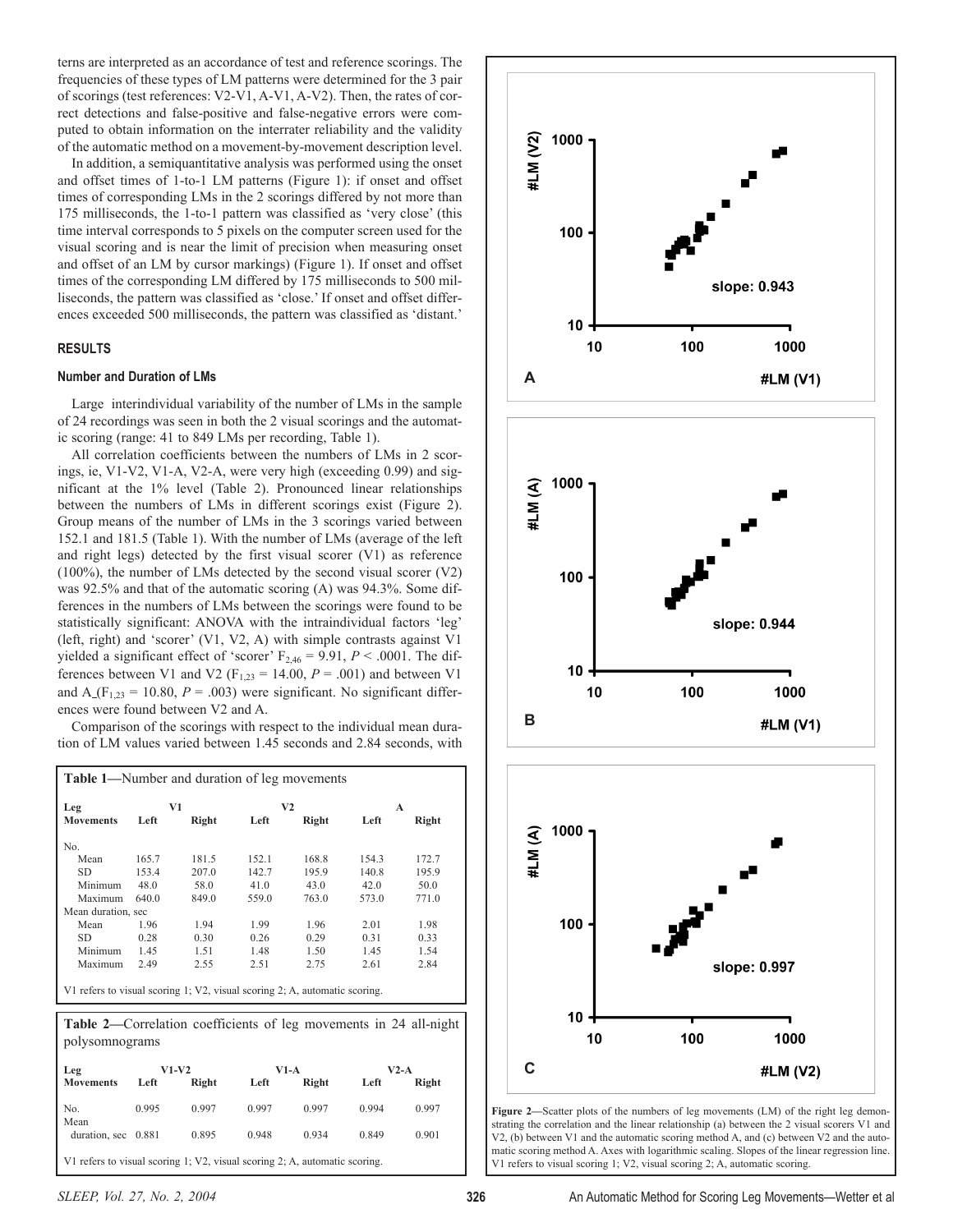group means between 1.94 and 2.01 seconds for the sample of 24 recordings (Table 1). All correlation coefficients of the mean duration of LMs between 2 scorings, ie, V1-V2, V1-A, and V2-A were high, exceeding 0.80, and statistically significant at the 1% level (Table 2). An analysis of the group mean differences between the 3 scorings in the duration of LMs (ANOVA with the intraindividual factors 'leg' [left, right] and 'scorer' [V1, V2, A] with simple contrasts against V1) yielded significant differences between V1 and V2 and between V1 and A (contrast V1-V2:  $F_{1,23} = .48$ ,  $P = .012$ ; contrast V2-A:  $F_{1,23} = 9.90$ ,  $P = .005$ ). No significant differences were found between V2 and A.

#### **Movement-by-Movement Analysis**

High accordance in comparing the numbers or durations of LMs marked in different scorings is a necessary, however, not sufficient precondition for a high validity of a scoring method. Even with equal numbers of LMs or equal duration, there could be a smaller or larger portion of false-positive or false-negative events. This weakness of the analysis can only be overcome by adding a movement-by-movement analysis.

The movement-by-movement comparison was based on the different types of LM patterns (Figure 1) for the 2 visual scorings (Table 3, V2: test scoring, V1: reference scoring) showed that 84% and 82% of the LM patterns in the left and right leg, respectively, were of the 1-to-1 type. About 3% false-negative errors (LMs detected by the reference scorer but not by the test scorer) and about 7% false-positive errors (LMs detected by the test scorer but not by the reference scorer) occurred. A comparison of the automatic scoring (as test scoring) with both visual scorings (as reference scorings) showed that more than 80% of the LM patterns in both legs were of the 1-to-1 type. When comparing the automatic scoring with visual scoring 1, the false-negative and false-positive error rates were both about 5%. In visual scoring 2, the respective rates were about 8% and 4% (Table 3).

Additional information on the reliability of the visual scorings and the validity of the automatic scoring was obtained from an analysis of the differences in onset and offset times of the '1-to-1' patterns, distinguishing the subtypes by 'very close,' 'close,' and 'distant' differences (Table 4).

| Pattern<br><b>Type</b> | <b>V2-V1</b> |       | A-V1 |       | $A-V2$ |       |
|------------------------|--------------|-------|------|-------|--------|-------|
|                        | Left         | Right | Left | Right | Left   | Right |
| $1-to-1$               | 84.2         | 82.1  | 85.0 | 83.3  | 83.2   | 81.0  |
| Multiple               | 6.4          | 7.7   | 43   | 6.0   | 5.6    | 7.5   |
| False-negative         | 2.9          | 2.8   | 5.4  | 5.1   | 7.5    | 7.7   |
| False-positive         | 6.5          | 7.4   | 5.3  | 5.6   | 3.7    | 3.8   |

V1 refers to visual scoring 1; V2, visual scoring 2; A, automatic scoring.

**Table 4—**Relative frequencies of very close, close, and distant differences in onset and offset times

| Pattern                                                                    | $V1-V2$ |       | $V1-A$ |       | $V2-A$ |       |
|----------------------------------------------------------------------------|---------|-------|--------|-------|--------|-------|
| <b>Type</b>                                                                | Left    | Right | Left   | Right | Left   | Right |
| Very close                                                                 |         |       |        |       |        |       |
| Mean                                                                       | 57.0    | 55.5  | 55.0   | 53.5  | 44.5   | 43.0  |
| SD                                                                         | 14.2    | 10.5  | 13.8   | 8.1   | 14.8   | 10.0  |
| Minimum                                                                    | 29.4    | 34.9  | 29.5   | 35.6  | 13.0   | 24.7  |
| Maximum                                                                    | 77.6    | 74.6  | 81.6   | 66.1  | 67.8   | 61.9  |
| Close                                                                      |         |       |        |       |        |       |
| Mean                                                                       | 17.6    | 17.4  | 21.9   | 22.3  | 29.8   | 29.8  |
| SD                                                                         | 6.5     | 4.8   | 7.8    | 5.8   | 7.9    | 5.9   |
| Minimum                                                                    | 10.4    | 12.0  | 8.8    | 8.8   | 17.4   | 19.1  |
| Maximum                                                                    | 34.9    | 33.5  | 40.0   | 32.8  | 46.1   | 39.7  |
| Distant                                                                    |         |       |        |       |        |       |
| Mean                                                                       | 9.6     | 9.2   | 8.1    | 7.5   | 8.9    | 8.2   |
| SD                                                                         | 4.8     | 3.9   | 5.0    | 3.3   | 4.7    | 4.4   |
| Minimum                                                                    | 3.4     | 1.7   | 1.4    | 1.7   | 2.2    | 1.3   |
| Maximum                                                                    | 19.6    | 16.1  | 20.5   | 13.7  | 21.0   | 18.3  |
| V1 refers to visual scoring 1; V2, visual scoring 2; A, automatic scoring. |         |       |        |       |        |       |

When comparing the 2 visual scorings, about 50% of the LMs had 'very-close' onset and offset times, differing less than 175 milliseconds. More than 15% of the patterns had 'close' onset and offset times, with differences between 175 and 500 milliseconds, while only less than 10% of the patterns had 'distant' onset and offset times, ie, the differences failed the 500-millisecond limit. Similar relative frequencies were found when comparing the visual scoring V1 and the automatic scoring, whereas the portions of LM patterns with 'very close' onset and offset times were found to be lower for the visual scoring V2 in relation to the automatic scoring.

# **DISCUSSION**

It was the aim of the present study to develop a refined method for the automatic scoring of LMs and to validate it empirically. The method is based on a refined EMG signal-processing algorithm modifying the method described by Tauchmann and Pollmächer.16 Summarizing the results, it can be stated that the degree of accordance between the visual scorings and the automatic scoring was very similar.

The movement-by-movement analysis yielded results such that the visual scorer V2 detected 97% of the LMs marked correctly by the visual scorer V1 (computed from Table 3: [sum of relative frequencies '1-to-1' and 'multiple'] divided by [sum of relative frequencies '1-to-1', 'multiple' and 'false negative'] times 100); the respective rates for the automatic scoring in relation to V1 and V2 were 95% and 92%, whereas Tauchmann and Pollmächer<sup>16</sup> reported 93%. The rate of LMs marked by visual scorer 2 that corresponded correctly with LMs contained in the visual scoring 1 was 93%. A comparison of the automatic scoring with either of the visual scorings yielded rates of 95% and 96% of automatically detected LMs correctly corresponding to visually marked LMs. They were quantitatively similar to the results of the respective measurements obtained for the interrater reliability of the 2 visual scorers. Even on the refined level used for analyzing the differences in onset and offset times, the results obtained for the comparison of 1 visual scoring with the automatic scoring were quantitatively similar to the results obtained for the comparison of the 2 visual scorings with more than 50% of the 1-to-1 LM patterns differing less than 175 milliseconds in onset and offset times. However, the respective portion was reduced to about 40% when comparing the automatic scoring with the second visual scoring.

In contrast to previous studies, the method described here is based on a physiologically reasonable algorithm of the EMG activity: it detects high-amplitude EMG bursts of high density persisting for a time interval of 0.5 to 5 seconds. However, in contrast to the algorithm described by Tauchmann and Pollmächer,16 we have used a larger data set for the empirical validation. The method described here was implemented as a JAVA program. The data are compatible with the commercial sleeprecording and analysis system used in our laboratory (Schwarzer Brainlab 3.30, Munich, Germany). Moreover, it can be implemented on any kind of computer. However, applications in connection with other recording systems using different data formats may require modifications of parts of the program that can be performed by an experienced programmer.

The neurobiologic process underlying PLMs is unknown. A suprasegmental disinhibition at the brain stem or spinal-cord level has been suggested and supported by neurophysiologic data, functional magnetic resonance imaging studies, and the observation of PLMs in patients with structural and functional lesions of inhibitory spinal pathways.20-22 These and future research paradigms require reliable and validated techniques for scoring LMs, which has been proven by our method. Using the same definitions for LMs, high interrater reliabilities for the number of movements during sleep were shown by visual scoring.12 However, this procedure is time consuming, and a regular training for achieving high interrater reliability is necessary.12 In addition, intrarater reliability may be a critical issue, although this has not been investigated formally for LMs.